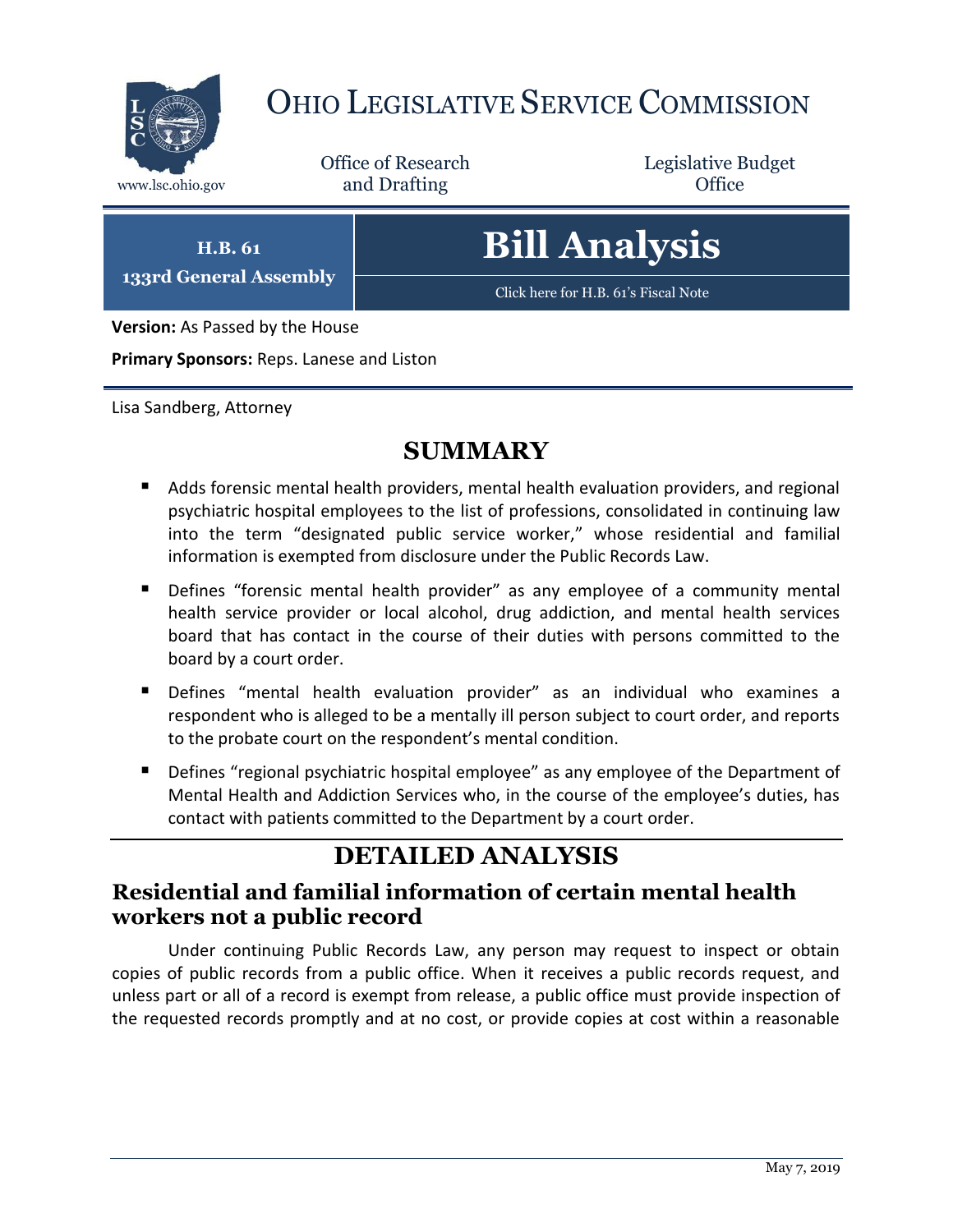period of time.<sup>1</sup> The residential and familial information of designated public service workers are exempt from public disclosure.<sup>2</sup> The law defines "designated public service worker" as a "peace officer, parole officer, probation officer, bailiff, prosecuting attorney, assistant prosecuting attorney, correctional employee, county or multicounty corrections officer, community-based correctional facility employee, youth services employee, firefighter, EMT, medical director or member of a cooperating physician advisory board of an emergency medical service organization, state board of pharmacy employee, investigator of the bureau of criminal identification and investigation, judge, magistrate, or federal law enforcement officer."<sup>3</sup> The bill expands the definition of "designated public service worker" to include a forensic mental health provider, mental health evaluation provider, or regional psychiatric hospital employee, thus exempting their residential and familial information from disclosure under the Public Records Law.<sup>4</sup>

The bill defines those added terms in the following manner: $5$ 

- "Forensic mental health provider" means any employee of a community mental health service provider or local alcohol, drug addiction, and mental health services board who has contact in the course of their duties with persons committed to the board by a court order finding the person incompetent to stand trial or not guilty by reason of insanity or conditionally releasing the person.<sup>6</sup>
- "Mental health evaluation provider" means an individual who, under the law regarding the hospitalization of the mentally ill, examines a respondent who is alleged to be a mentally ill person subject to court order for such hospitalization, and reports to the probate court the respondent's mental condition.
- "Regional psychiatric hospital employee" means any employee of the Department of Mental Health and Addiction Services who has contact in the course of their duties with persons committed to the Department by a court order described in the first dot point above.

Under continuing law, and generally under the bill for forensic mental health providers, mental health evaluation providers, and regional psychiatric hospital employees, designated public service worker's residential and familial information exempt from the Public Records Law means information that discloses any of the following: $<sup>7</sup>$ </sup>

 $\overline{a}$ 

 $7$  R.C. 149.43(A)(8).

 $<sup>1</sup>$  R.C. 149.43(B).</sup>

 $2$  R.C. 149.43(A)(1)(p).

 $3$  R.C. 149.43(A)(7).

 $4$  R.C. 149.43(A)(7).

 $5$  R.C. 149.43(A)(9).

 $^6$  By reference to R.C. 2945.38, 2945.39. 2945.40, and 2945.402, not in the bill.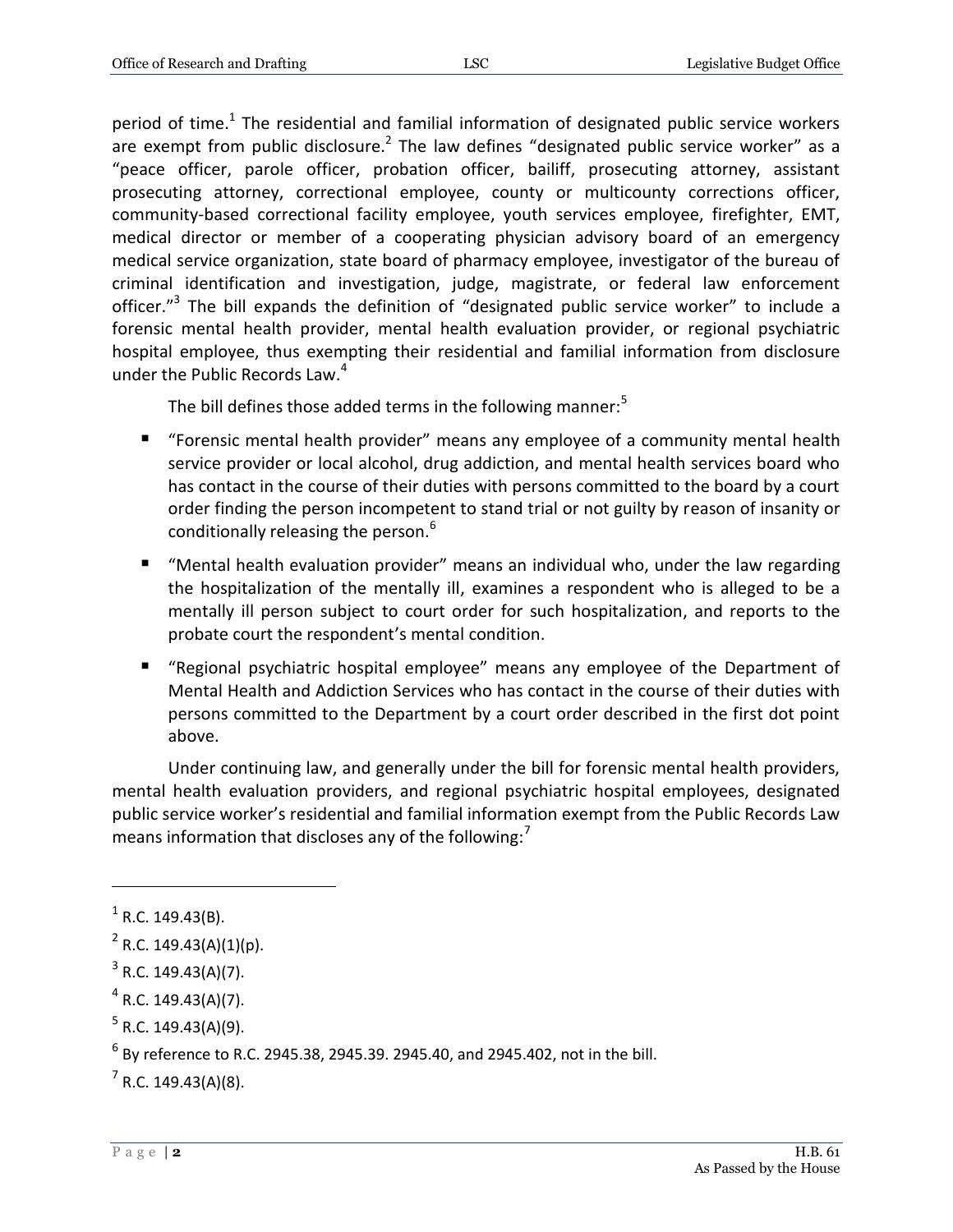- The address of the actual personal residence of a designated public service worker (other than a prosecuting attorney or judge), except for the state or political subdivision in which the worker resides;
- **Information compiled from referral to or participation in an employee assistance** program;
- The Social Security number, residential telephone number, any bank account, debit card, charge card, or credit card number, or the emergency telephone number of, or any medical information of, a designated public service worker;
- The name of any beneficiary of employment benefits, including life insurance benefits, provided to a designated public service worker by the worker's employer;
- The identity and amount of any charitable or employment benefit deduction made by the designated public service worker's employer from the worker's compensation, unless state or federal law requires the amount of the deduction;
- The name, residential address, employer, employer's address, Social Security number, residential telephone number, bank account, debit card, charge card, or credit card number, or emergency telephone number of the spouse, former spouse, or any child of a designated public service worker; and
- A photograph of a peace officer who holds a position or has an assignment that may include undercover or plain clothes positions or assignments as determined by the peace officer's appointing authority.

There is one exception to the general exemption of a designated public service worker's residential and familial information from disclosure under the Public Records Law. Continuing law allows a journalist to submit a written and signed request to a public office that employs a person whose residential and familial information is exempted from the Public Records Law for the actual personal address of the person.<sup>8</sup> The journalist also may request the name and address of the employer of the person's spouse, former spouse, or child if that person also is employed by a public office.<sup>9</sup> Therefore, this process applies to a forensic mental health provider, mental health evaluation provider, or regional psychiatric hospital employee under the bill.

#### **Certain mental health workers may request address be redacted from available online records**

Under the bill, a forensic mental health provider, mental health evaluation provider, or regional psychiatric hospital employee may request that the provider's or employee's address be redacted from a record in which that person's residential and familial information appears and that is available to the public on the Internet. Continuing law allows a designated public

 $\overline{a}$ 

 $^8$  R.C. 149.43(B)(9)(a).

<sup>&</sup>lt;sup>9</sup> R.C. 149.43(B)(9)(a).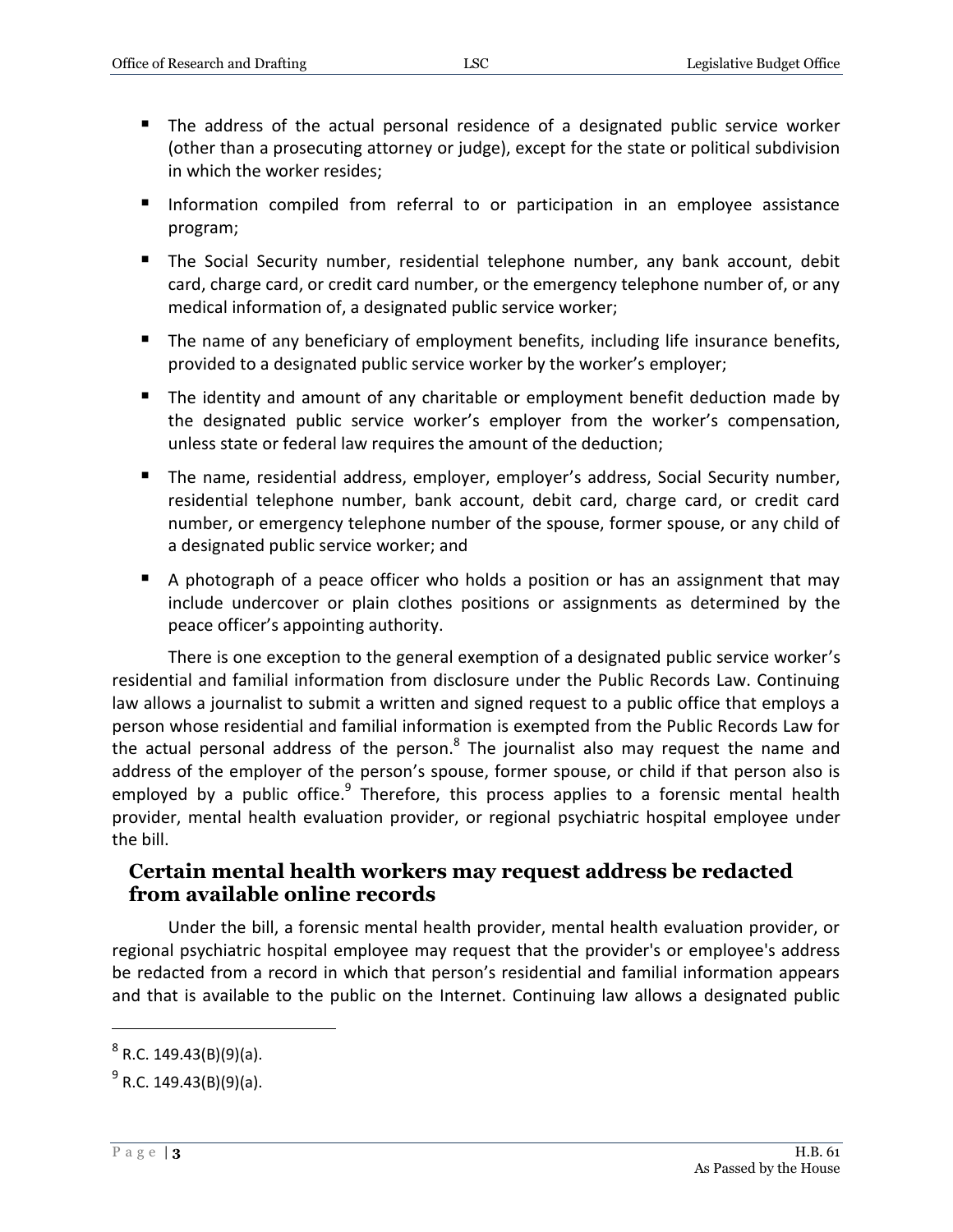service worker to submit a request (in writing and on a form developed by the Attorney General) to a public office, except for a county auditor, to redact the worker's address from any record in which the worker's residential and familial information appears that is publicly available on the Internet.<sup>10</sup> The public office that receives the request must redact the worker's address from the public record within five business days, or if the redaction is impracticable, provide an explanation, verbally or in writing, of the impracticality of the request within five business days of receiving the request.<sup>11</sup> Generally a public office, other than an employer of a designated public service worker, or a person responsible for the public records of the employer, is not required to redact designated public service worker residential and familial information of the designated public service worker from other records maintained by the public office.<sup>12</sup> The bill includes forensic mental health providers, mental health evaluation providers, and regional psychiatric hospital employees in this process.

#### **Civil action for damages**

Continuing law provides that a public office or person responsible for a public office's public records is not liable in damages in a civil action for any harm an individual allegedly sustains as a result of the inclusion of that individual's personal information on any record made available to the general public on the Internet or any harm a designated public service worker sustains as a result of the inclusion of the designated public service worker's address on any record made available to the general public on the Internet in violation of the requirements described under "**Certain mental health workers may request address be redacted from available online records**," above, unless the public office or person responsible for the public office's public records acted with malicious purpose, in bad faith, or in a wanton or reckless manner or unless R.C. 2744.03(A)(6)(a) or (c) applies (exceptions to employee immunity under the Political Subdivision Tort Liability Law). The bill applies this provision to forensic mental health providers, mental health evaluation providers, and regional psychiatric hospital employees.<sup>13</sup>

#### **Certain mental health workers or the worker's spouse may request name removed from the property tax list**

The bill permits a forensic mental health provider, mental health evaluation provider, regional psychiatric hospital employee, or the provider's or employee's spouse to file an affidavit to have the forensic mental health provider's, mental health evaluation provider's, regional psychiatric hospital employee's, or spouse's name removed from certain records. Under continuing law, a person, or spouse of that person, whose residential and familial information is not a public record under the Public Records Law may submit an affidavit to the county auditor requesting that the county auditor remove the name of the person from any

 $\overline{a}$ 

 $10$  R.C. 149.45(D)(1), not in the bill.

<sup>&</sup>lt;sup>11</sup> R.C. 149.45(D)(2), not in the bill.

 $12$  R.C. 149.45(D)(3), not in the bill.

<sup>&</sup>lt;sup>13</sup> R.C. 149.45(E)(2), not in the bill.